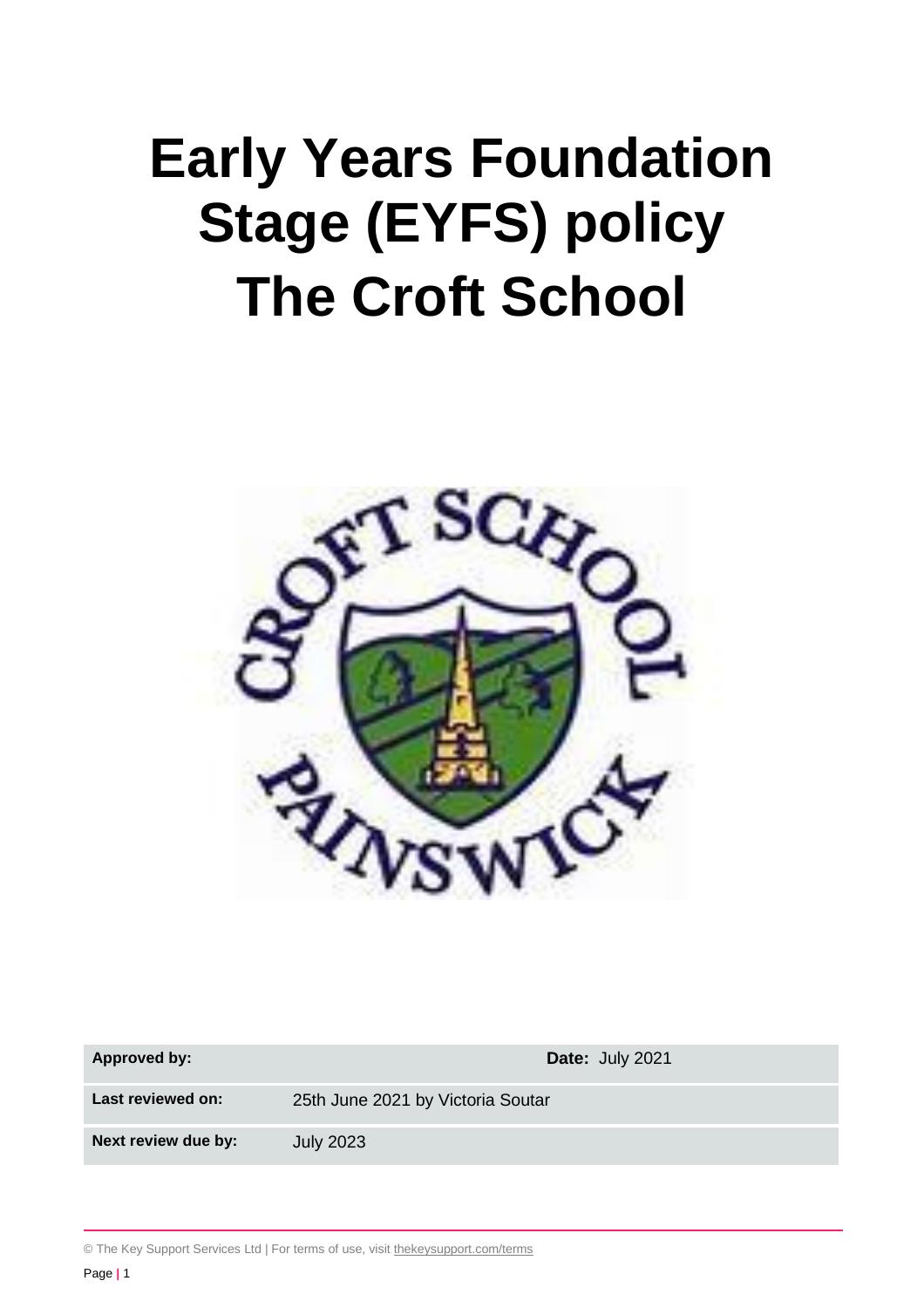## **Contents**

## **1. Aims**

This policy aims to ensure:

- That children access a broad and balanced curriculum that gives them the broad range of knowledge and skills needed for good progress through school and life
- Quality and consistency in teaching and learning so that every child makes good progress and no child gets left behind
- A close working partnership between staff and parents and/or carers
- Every child is included and supported through equality of opportunity and anti-discriminatory practice

## **2. Legislation**

This policy is based on requirements set out in the [statutory framework for the Early Years Foundation Stage](https://www.gov.uk/government/publications/early-years-foundation-stage-framework--2/)  (EYFS) that [applies from September 2021.](https://www.gov.uk/government/publications/early-years-foundation-stage-framework--2/)

## **3. Structure of the EYFS**

We have one EYFS class our intake number is 20

## **4. Curriculum**

Our early years setting follows the curriculum as outlined in the latest version of the EYFS statutory framework that applies from September 2021.

The EYFS framework includes 7 areas of learning and development that are equally important and interconnected. However, 3 areas known as the prime areas are seen as particularly important for igniting curiosity and enthusiasm for learning, and for building children's capacity to learn, form relationships and thrive.

The prime areas are:

- Communication and language
- Physical development
- Personal, social and emotional development

The prime areas are strengthened and applied through 4 specific areas:

- Literacy
- **Mathematics**

<sup>©</sup> The Key Support Services Ltd | [thekeysupport.com/terms](https://thekeysupport.com/terms-of-use)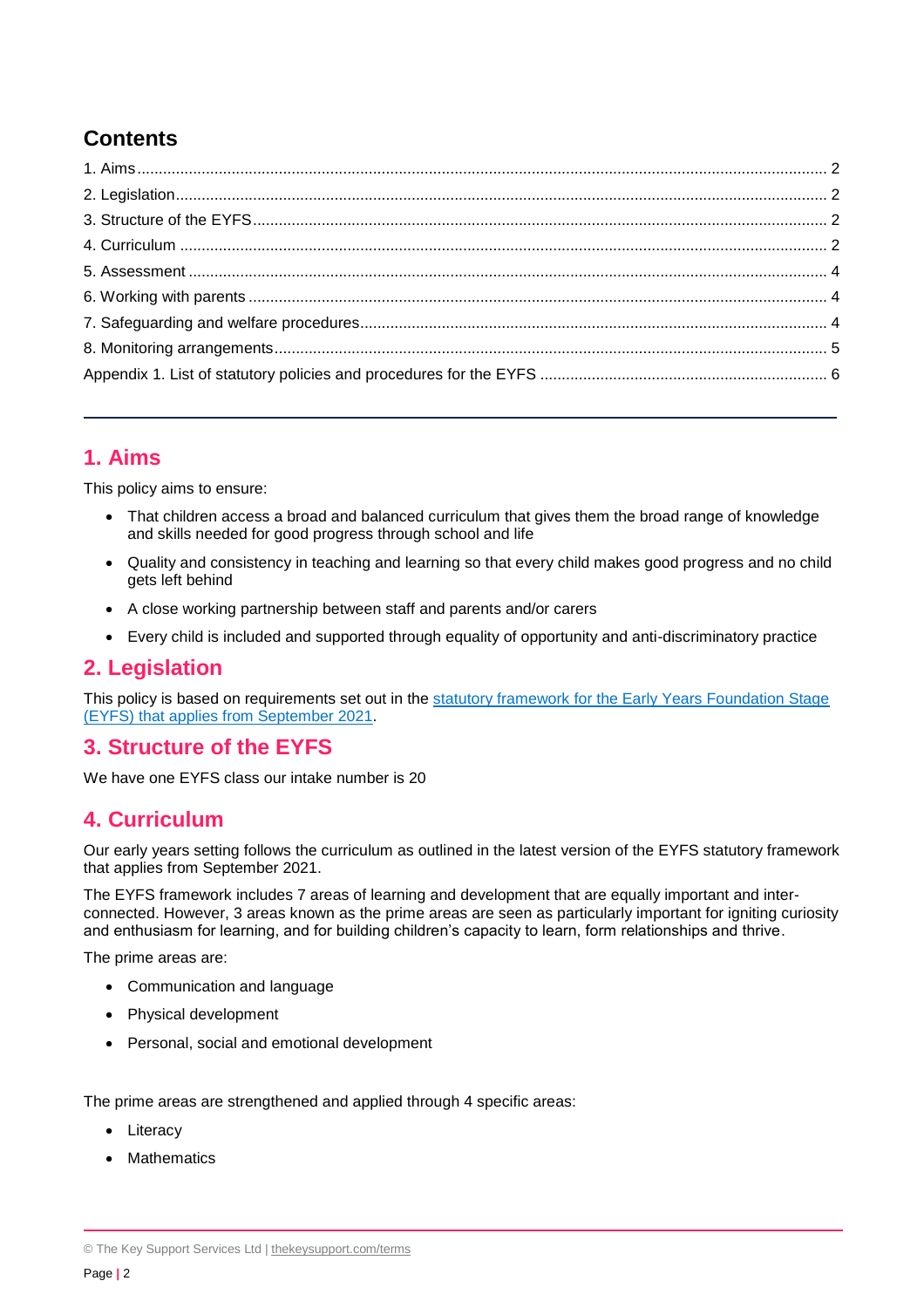- Understanding the world
- Expressive arts and design

#### **4.1 Planning**

Staff plan activities and experiences for children that enable children to develop and learn effectively. In order to do this, staff working with the youngest children are expected to focus strongly on the 3 prime areas.

Staff also take into account the individual needs, interests, and stage of development of each child in their care, and use this information to plan a challenging and enjoyable experience. Where a child may have a special educational need or disability, staff consider whether specialist support is required, linking with relevant services from other agencies, where appropriate.

In planning and guiding children's activities, staff reflect on the different ways that children learn and include these in their practice.

Everything we do is under the umbrella of our school:

**Vision:** 

The Croft pupils will be resilient, compassionate, responsible citizens.

**Aims:** 

Our curriculum will ignite curiosity, inspire a love of learning and build knowledge and skills.

We will recognise the uniqueness of our pupils and put their well-being at the heart of all that we do.

We will nurture and develop individual abilities and talents to enable our pupils to achieve.

- **Croft Values**
	- Friendship
	- Respect
	- **Helpfulness**
	- Courage
	- Truthfulness and trust
	- Perseverance

#### **INTENT**

Head – EYFS Framework with Development Matters working towards the National Curriculum

- Heart Oxfam's Global Citizenship
- Hand Croft Communicators

Through an Enquiry Based method

#### **4.2 Teaching**

Each area of learning and development is implemented through planned, purposeful play, and through a mix of adult-led and child-initiated activities. Staff respond to each child's emerging needs and interests, guiding their development through warm, positive interaction.

As children grow older, and as their development allows, the balance gradually shifts towards more adult-led activities to help children prepare for more formal learning, ready for year 1.

#### **In a happy and safe environment we want our children to learn while having fun – Our classroom is a place where children want to be and where all children want to learn**

We want our curriculum to ignite curiosity, inspire a love of learning and build knowledge and skills. Giving our children exciting experiences which will inspire awe and wonder in the world around them.

<sup>©</sup> The Key Support Services Ltd | [thekeysupport.com/terms](https://thekeysupport.com/terms-of-use)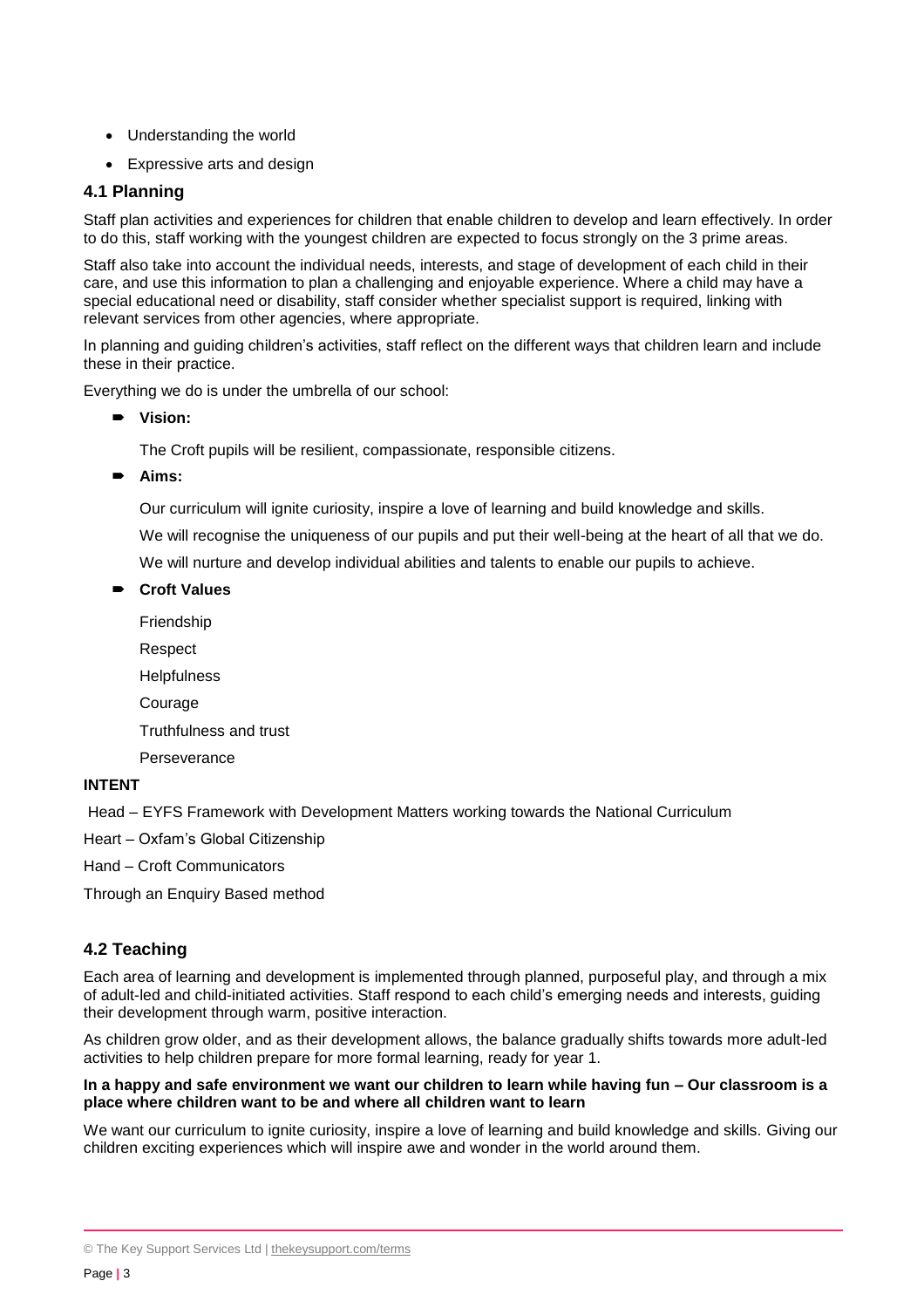Our children will explore global themes through an enquiry-based curriculum. Their enquiries will always have a purpose. This will often showcase their learning skills and nurture a sense pride.

English will be the thread that knits our curriculum together. We will develop their enquiries around high quality core texts. When starting a new topic we always find out what the children already know and what they would like to find out about and are interested in. We always use good quality resources to inspire our topic work.

We value the importance of creating a love of reading and enjoyment of books. We start phonic teaching straight away using actions alongside Letters and Sounds. Story time is a non-negotiable part of the day to nurture our love of stories and poems.

Talking to the children and helping them to develop their oracy and vocabulary skills are also key to all we do – the more words a child knows the further they will go. Good questioning is key to pushing our children further in their understanding.

Our daily and weekly challenges give children a real sense of achievement as well as stretching those more able learners to build on and develop skills in many areas.

## **5. Assessment**

At The Croft School ongoing assessment is an integral part of the learning and development processes. Staff observe pupils to identify their level of achievement, interests and learning styles. These observations are used to shape future planning. Staff also take into account observations shared by parents and/or carers.

Within the first 6 weeks that a child **starts reception**, staff will administer the Reception Baseline Assessment (RBA).

At the **end of the EYFS**, staff complete the EYFS profile for each child. Pupils are assessed against the 17 early learning goals, indicating whether they are:

- Meeting expected levels of development
- Not yet reaching expected levels ('emerging')

The profile reflects ongoing observations, and discussions with parents and/or carers. The results of the profile are shared with parents and/or carers for their child.

The profile is moderated internally (referring to the Development Matters [guidance\)](https://www.gov.uk/government/publications/development-matters--2) and in partnership with other local schools, to ensure consistent assessment judgements. EYFS profile data is submitted to the local authority.

## **6. Working with parents**

We recognise that children learn and develop well when there is a strong partnership between staff and parents and/or carers.

Parents and/or carers are kept up to date with their child's progress and development. The Parent Evenings, mid year report and EYFS profile helps to provide parents and/or carers with a well-rounded picture of their child's knowledge, understanding and abilities. We will also be communicating children's achievements to their parents through Seesaw Family our online learning platform.

Each child is assigned a key person (Class Teacher) who helps to ensure that their learning and care is tailored to meet their needs. The key person supports parents and/or carers in guiding their child's development at home. The key person also helps families to engage with more specialist support, if appropriate.

## **7. Safeguarding and welfare procedures**

We promote good oral health, as well as good health in general, in the early years by, talking to children about:

• The effects of eating too many sweet things

<sup>©</sup> The Key Support Services Ltd | [thekeysupport.com/terms](https://thekeysupport.com/terms-of-use)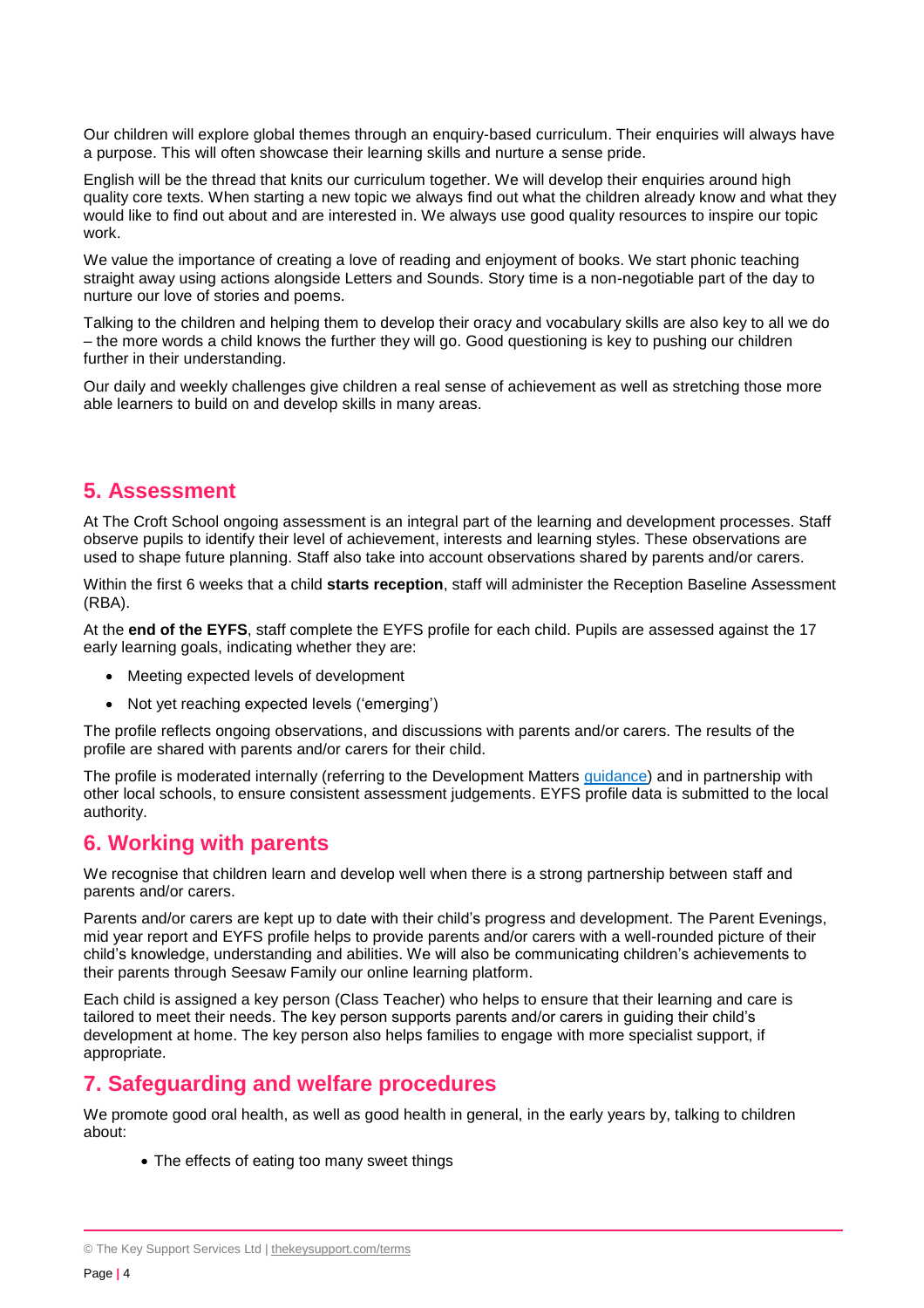- The importance of brushing your teeth
- The importance of a healthy diet and lifestyle as outlined in our PSHE Jigsaw syllabus

We follow [statutory guidance](https://www.gov.uk/government/publications/covid-19-supervised-toothbrushing-programmes) for safety around supervised tooth brushing.

The rest of our safeguarding and welfare procedures are outlined in our safeguarding policy.

## **8. Monitoring arrangements**

This policy will be reviewed and approved by Victoria Soutar ( EYFS Teacher) every two years. At every review, the policy will be shared with the governing board.

<sup>©</sup> The Key Support Services Ltd | [thekeysupport.com/terms](https://thekeysupport.com/terms-of-use)